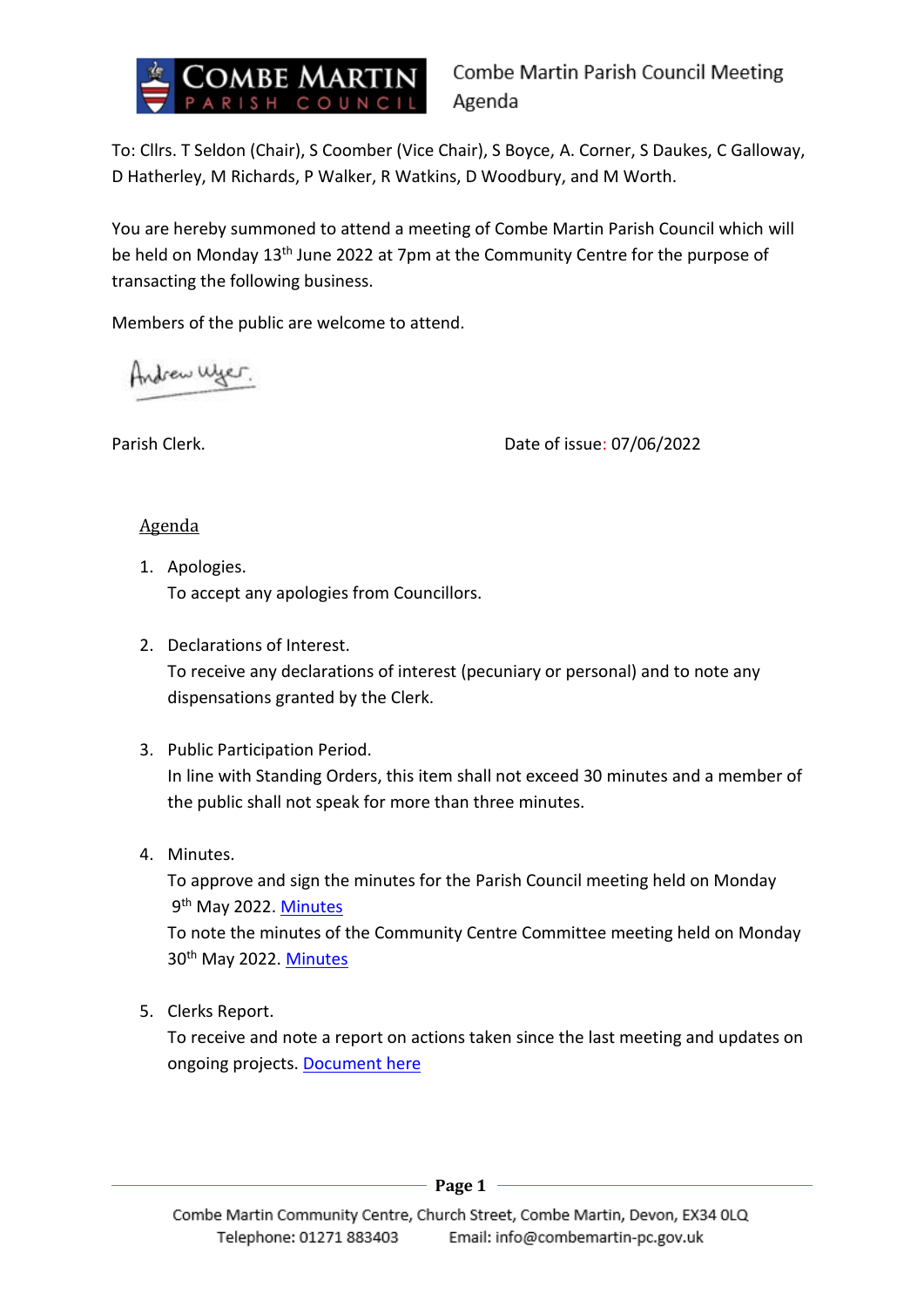

6. County and District Councillor Reports.

To receive and note reports from the County and District Councillors on their activities or the activities of their Council, which affect or relate to Combe Martin.

7. Police Report.

To receive and note the monthly Ilfracombe Neighbourhood Police Newsletter. [Document here](https://combemartinpc.sharepoint.com/:b:/s/CouncilDocuments/EfUH3F6cHCFMl7eYrF6Hr98BXsJWXFc4lE4YoCutNhJKEA?e=fWKnRK)

8. Planning. North Devon Council, the determining authority has asked for comments from the Parish Council on applications affecting Combe Martin. At the time of publication that was the following applications, but applications received after publication may be considered:

None

9. Planning. Exmoor National Park, the determining authority has asked for comments from the Parish Council on applications affecting Combe Martin. At the time of publication that was the following applications, but applications received after publication may be considered:

None.

Although not in Combe Martin, CMPC have been invited to comment on the various planning applications related to the railway at Blackmoor Gate [\(62/50/22/007](https://planning.agileapplications.co.uk/exmoor/application-details/23263) [008](https://planning.agileapplications.co.uk/exmoor/application-details/23264) [009](https://planning.agileapplications.co.uk/exmoor/application-details/23265) [010](https://planning.agileapplications.co.uk/exmoor/application-details/23266) [011\)](https://planning.agileapplications.co.uk/exmoor/application-details/23268)

10. Planning Decisions.

To note the following decisions, made by North Devon Council:

**[75072](https://planning.northdevon.gov.uk/Planning/Display/75072)** – APPROVED - Erection of additional agricultural storage shed to that currently in situ to store tractors and agricultural machinery and fodder at Overdale, Buzzacott Lane, Combe Martin, Devon EX34 ONL Grid Ref; 260036;145968

**[75234](https://planning.northdevon.gov.uk/Planning/Display/75234)** - APPROVED – Application for a non-material amendment to 71193 (reserved matters application for erection of five dwellings following outline planning permission 63453 (App/X1118/W/18/3197384) in respect of amendments to boundary treatment and appearance of lower portion of Southern elevation Plot 5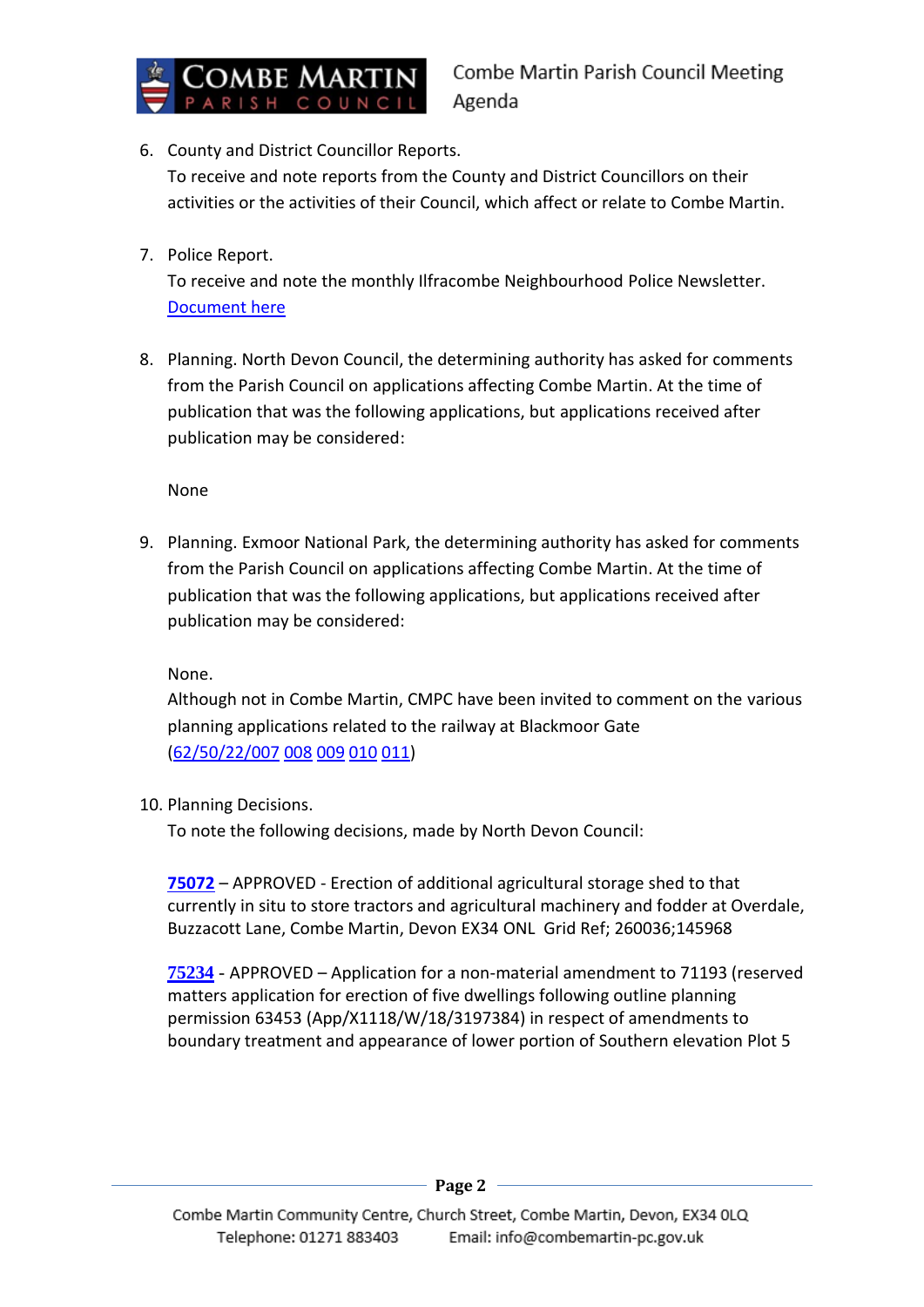

# 11. Planning Decisions.

To note the following decisions, made by Exmoor National Park:

**None**

## 12. Hollands Park Store

To review the tenders received and to agree next steps. (The tenders will be opened at the meeting.)

### 13. Finance

To review the original budget and revised budget for 2022/23 and to review the Ear Marked Reserves (EMR). [Budget](https://combemartinpc.sharepoint.com/:x:/s/CouncilDocuments/ER_WkMu1U3BNkQKDSEWT2_IBAX3zKXkcowclSXzhRTXW7A?e=T51Dv7) [EMR](https://combemartinpc.sharepoint.com/:x:/s/CouncilDocuments/EQyhphSwyR5PpFJ_lDgLAQMBBWviHAYLhxDjK_OB-rA7Pw?e=K5H1SE)

### 14. Finance

To approve the June payments to make and to note the monthly "Payments Made" and "Receipts" reports from April and May and to discuss what information Councillors would like going forward. [June Payments](https://combemartinpc.sharepoint.com/:b:/s/CouncilDocuments/Eb5XEZpgzdlCi7IN0f_H1xUBXPMcvuJQmmdpYFxmB--6iw?e=tUPkdn) to make [April Payments](https://combemartinpc.sharepoint.com/:b:/s/CouncilDocuments/EX0ADE_oNMRDhoAIWfjIzVsBN9mIQ6dv93rZzaY5qBpWAg?e=oySEZC) [April Receipts](https://combemartinpc.sharepoint.com/:b:/s/CouncilDocuments/EaLYUbsLDjtOnDDZxijUxwQBr5lE9F8_TMlGbXDG8SHxPw?e=jEbkjq) [May Payments](https://combemartinpc.sharepoint.com/:b:/s/CouncilDocuments/EYDnb7RGZTNLvjI6jBnv3-wBH-EKwRFRWO-cOPRqaeMEyA?e=jwxHdu) [May Receipts](https://combemartinpc.sharepoint.com/:b:/s/CouncilDocuments/EdqosYF9yfFOiMMSaa5pVzsBz37odQPTDmwEUobjK6oZuQ?e=CSXfzt) [May Dashboard](https://combemartinpc.sharepoint.com/:b:/s/CouncilDocuments/EZSTD4aB61xPsLNCPFUfnnIBHMfxwaogtK-I6hSDEhjVvg?e=FDs2Ps)

# 15. Annual Governance and Accountability Return.

- a. To receive and note the Internal Auditor's report [Report](https://combemartinpc.sharepoint.com/:b:/s/CouncilDocuments/EXJztoJhhPJAtrHhY_9_5tQBEaUjV0fYJ4uDbfDNpy-0Qg?e=LMXxQZ)
- b. To complete and sign Section 1 Annual Governance Statement [Document](https://combemartinpc.sharepoint.com/:b:/s/CouncilDocuments/EagxI2o4xclInj_ERWtT8o4Bv9njgDNabxWv1zuBGSJKKA?e=i1LxZx)
- c. To consider, approve and sign Section 2 Accounting Statements [Document](https://combemartinpc.sharepoint.com/:b:/s/CouncilDocuments/EdrCKSdQWXBEtWBbDN8AhkUBtINbs5OBuWoNPtVxJOg96Q?e=aH35He)
- d. To note the explanation of variances, Bank Reconciliation and Notice of the period of Public Rights. [Variances](https://combemartinpc.sharepoint.com/:x:/s/CouncilDocuments/EdvQ01xIMm9EpCRz0dJeNmwBRRd-NKTliTBC7K_d-LZxuw?e=0baJ1E) [Bank Rec.](https://combemartinpc.sharepoint.com/:x:/s/CouncilDocuments/Eb4HQdNTsn9LuNm8kO43phEBQdHE49aX4Ui8ywdFaiWTbg?e=bzvSXq) [Notice of Rights](https://combemartinpc.sharepoint.com/:b:/s/CouncilDocuments/EfcqefbDKMdCqqleim0BiZQBAaFoC47A7W02PanfcCa4fQ?e=gUg3Wb)

# 16. 5 Year Plan

To consider and review the ideas and projects identified and to confirm how to consult.

17. Land held by the Council

To consider what to do with the various parcels of land the Council owns, which are not used and do not provide any amenity value.

# 18. Kiln Car Park Toilets

To discuss and agree any actions to be taken following the various issues experienced recently at these toilets.